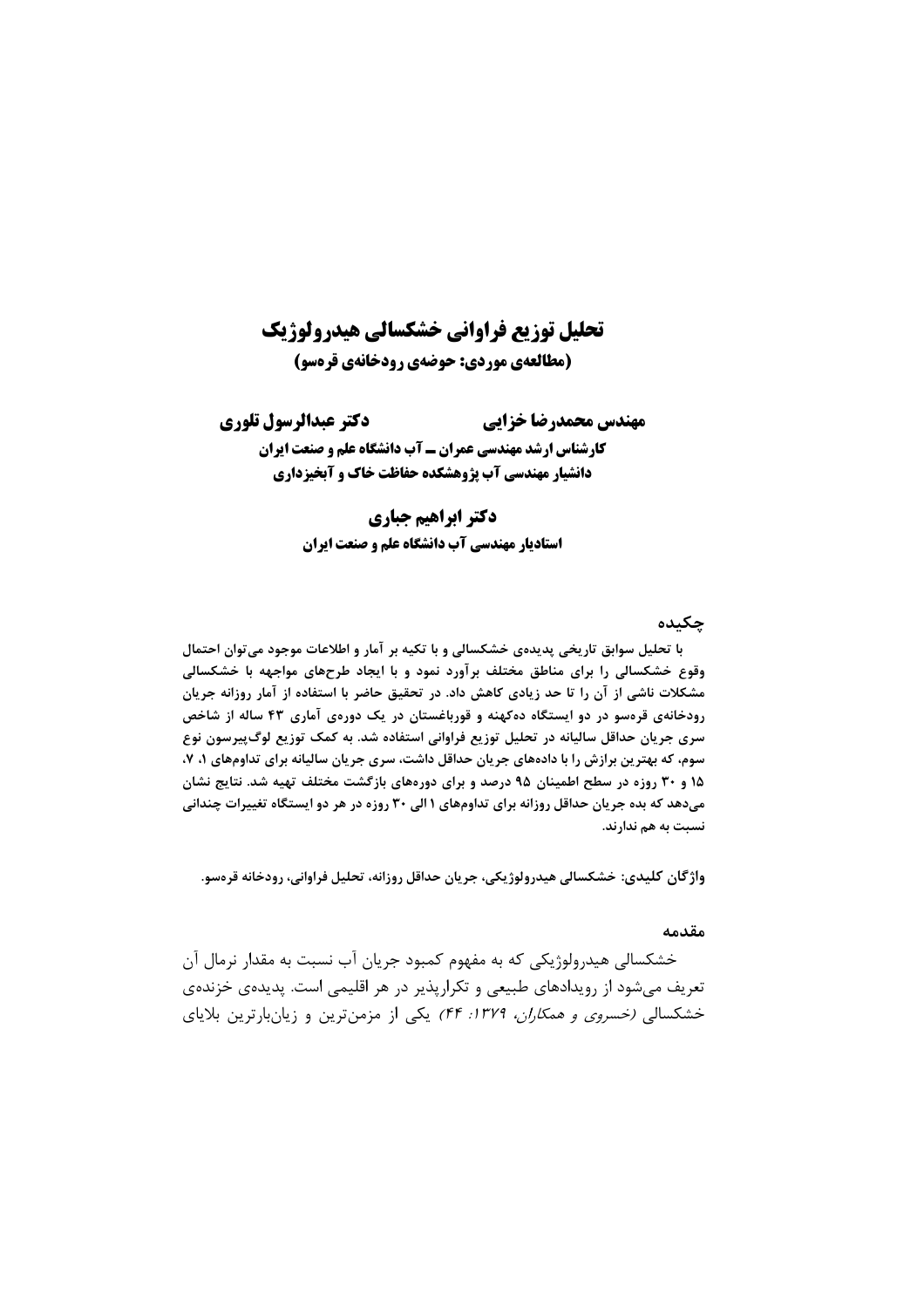مجله جغرافیا و توسعه، پاییز و زمستان ۱۳۸۲

طبیعی است. آثار خشکسالی در جامعه به دلیل نقش اساسی منابع آب در برطرف کردن نیازهای انسانی در همه فعالیتهای او بسیار روشن است. این اثرها اغلب ناشی از ناسازگاری فعالیتها با محیط طبیعی است و سهم نقص طراحی و مدیریت انسان نسبت به تغییرات عوامل اقلیمی بیشتر میباشد *(نیل، ۱۹۹۴: ۴۲۰)*. اگرچه به عقیدهی برخی از محققان *(نیل، ۱۹۹۴: ۴۲۰؛ رحمانیان، ۱۳۷۹: ۶)* پیشگیری و ممانعت کامل از وقوع كمبود آب ممكن نيست ليكن با تحليل آمار و اطلاعات موجود مي توان وقوع آن را برای دورههای مختلف بازگشت برآورد نمود و با اتخاذ تدابیر مدیریتی و اجرای طرحهای مقابله و سازش با خشکسالی تأثیرات و پیامدهای ناشی از آن را کاهش داد. از دیدگاه صاحبنظران تعاریف گوناگون برای کلمهی خشکسالی ارایه شده است. لیکن در این زمینه تعریفی مشخص که کلیهی محققان و اهل علم و فن در آن اتفاق نظر داشته باشند ارايه نشده است *(دين پژوه، ١٣٧٢: ٩٠)*.

در یک تعریف کلی، خشکسالی عبارت است از کمبود غیر عادی بارش در دورهای بلندمدت به نحوی که باعث کمبود رطوبت در خاک و سبب کاهش آبهای جاری شود و بدین ترتیب فعالیتهای انسانی و حیات طبیعی گیاهی و جانوری را بر هم زند. در اقلیمهای مختلف مدتزمانی که لازم است از آخرین بارش بگذرد تا آب رودخانهها و , طوبت خاک کاهشی محسوس پیدا کند، یکسان نیست *(براتیان، ۱۳۷۹: ۳).* 

در بسیاری از مناطق خشک و نیمهخشک ممکن است چندین سال، مقدار بارش ناچیز باشد یا هیچگونه بارشی رخ ندهد و لذا جامعهی گیاهی و جانوری آن منطقه با شرایط بهوجود آمده، سازگاری پیدا کند و عواقب ناشی از خشکسالی چندان محسوس نباشد. در صورتی که در برخی مناطق با آب و هوای مرطوب، حتی بروز فواصل کوتاه بین بارشها، ممکن است مسایل جدی ناشی از کمآبی را فراهم سازد.

بر اساس نوع منابع و مقدار ذخایر آب موجود در منطقه نیز متغیرهای مختلفی در تعاریف خشکسالی مبنا قرار میگیرند. متغیر اصلی در تعریف خشکسالی ممکن است بارش، جريان رودخانه، رطوبت خاک و يا ذخاير آب حوضه باشد.

از دیگر عوامل تنوع تعاریف خشکسالی، تنوع نیازها و زمینهی کاری محققان می باشد. از این نظر خشکسالی را می توان از دیدگاههای هواشناسی، کشاورزی و هیدرولوژیک، مورد بررسی قرار داد *(وفاخواه، ۱۳۷۹: ۹۳۵)*. در نتیجه تعریفی که در یک تحلیل از خشکسالی ارایه می شود، باید متناسب با شرایط اقلیم، نوع منابع و مقدار ذخاير آب، مصارف آب، نيازها و زمينهي تحقيق محقق باشد. خشكسالي هيدرولوژيكي مربوط بەدورەھای زمانی است کە طی آن حجم یا دبی جریان رودخانەھا کاھش

 $-$  ۴۶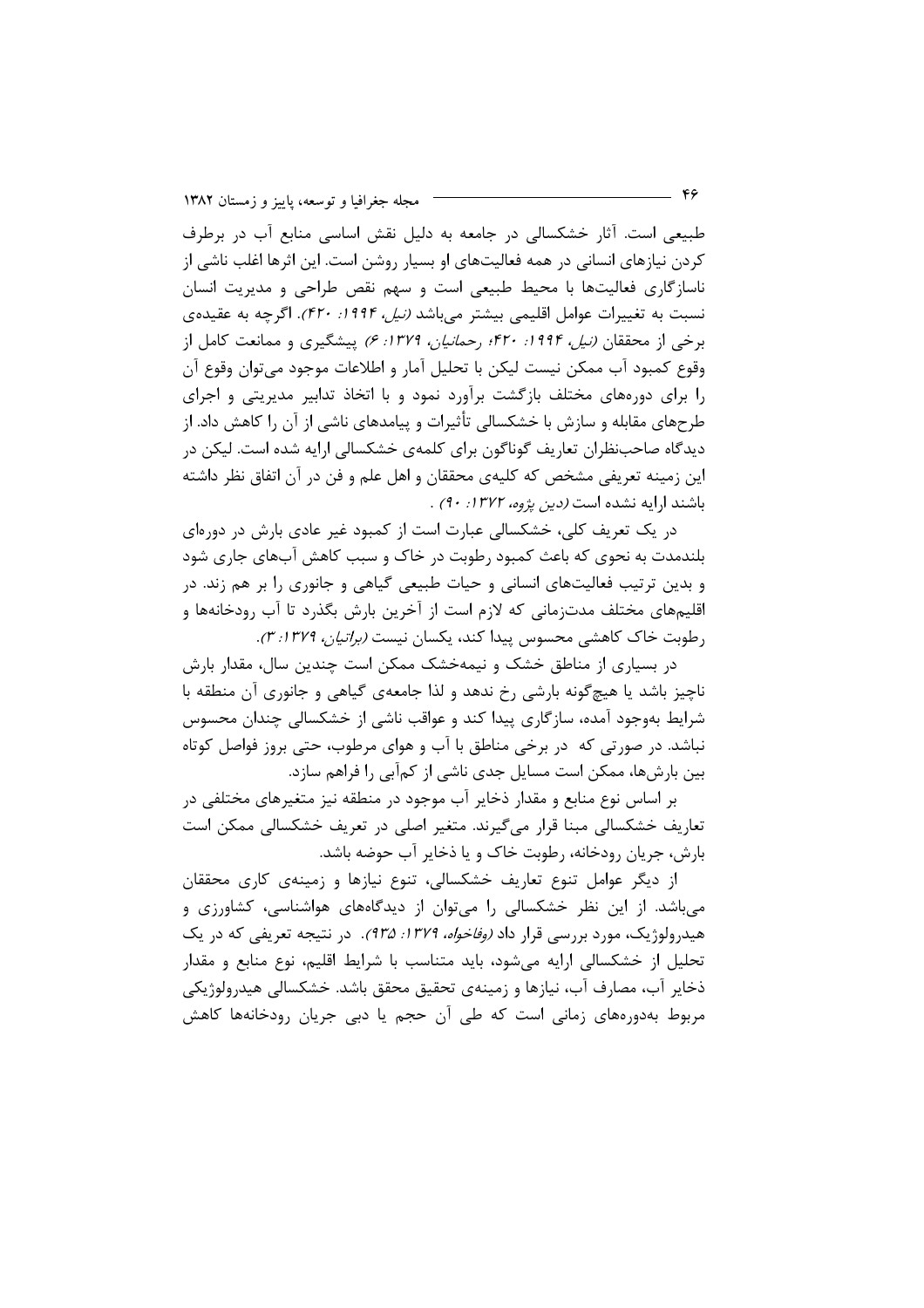می یابد *(خسروی و همکاران، ۱۳۷۹: ۴۶)* فراوانی و شدت این پدیده غالباً در مقیاس یک حوضهی آبریز رودخانه بیان می شود.روشهای گوناگونی برای بررسی خشکسالی هیدرولوژیک ارایه شده است که هر یک به منظور خاص یا در منطقهی معینی بهکار گرفته شدهاند. در مقالهی حاضر ضمن بررسی مهمترین شاخصها و رویشهای مطالعه و بررسی خشکسالی هیدرولوژیکی فراوانی وقوع خشکسالی هیدرولوژیکی در حوضهی رودخانهی قرهسو در مجاورت شهر کرمانشاه مورد تجزیه و تحلیل قرار گرفته است.

### شاخصهای خشکسالی هیدرولوژیک

شاخصهای خشکسالی همانند یک مدل، اطلاعات زیادی از نمودهای ذخایر آب را به شکل مفهومی به تصویر می کشند که تصمیمگیری با استفاده از آنها بسیار کارآتر از دادههای خام با حجم زباد است *(هایس، ۱۹۹۹: ۲).* 

با توجه به اینکه در شرایط مختلف، تعاریف مختلفی در مورد خشکسالی ارایه شده است، شاخصها و روشهای مطالعاتی خشکسالی نیز متفاوت می باشد که پارامترهای متفاوتي همچون بارندگي، رطوبت خاک، جريان سطحي، مخازن زيرزميني، خسارتهای اقتصادی را مورد توجه قرار میدهند. اما هیچ کدام از شاخصهای مهم به طور ذاتی برتر از بقیهی شاخصها نیست، بلکه هر کدام از آنها برای کاربرد خاص خود مناسبتر از دیگر شاخصهاست *(هایس، ۱۹۹۹: ۲).* در ادامه مهمترین شاخصها و روش های مطالعهی خشکسالی هیدرولوژیک مورد بررسی قرار می گیرند.

## تحليل دنيالهها<sup>(</sup> (تحليل كمبودها)

یوجویچ (۱۹۶۷) <sup>۲</sup> بر اساس روش ران تیست<sup>۳</sup> تعریف خاصی را برای خشکسالی قائل شد. منظور از ران دنبالهی ممتدی از متغیرهاست که مقدار آنها بزرگتر یا کوچکتر از حد مشخص (مبنا) باشد. در این تعریف منظور از خشکسالی، یک رشتهی بدون وقفه از متغیرها است که زیرسطح مبنا قرار گرفته باشد. مطابق شکل (۱) طول دورهی خشکی (L) و وخامت خشکسالی  $(D)$  دو متغیر اصلی برای تحلیل خشکسالی در این دوش میرباشند (رادکیوی، ۱۹۷۹: ۲۷۵- ۲۷۶ و جانگ و شین ۱۹۹۳: ۱) .

1 Analysis of run

- 2 Yevjevich, 1967 3 Run test
- **4 Duration**
- 5 Severity

 $\mathbf{v}$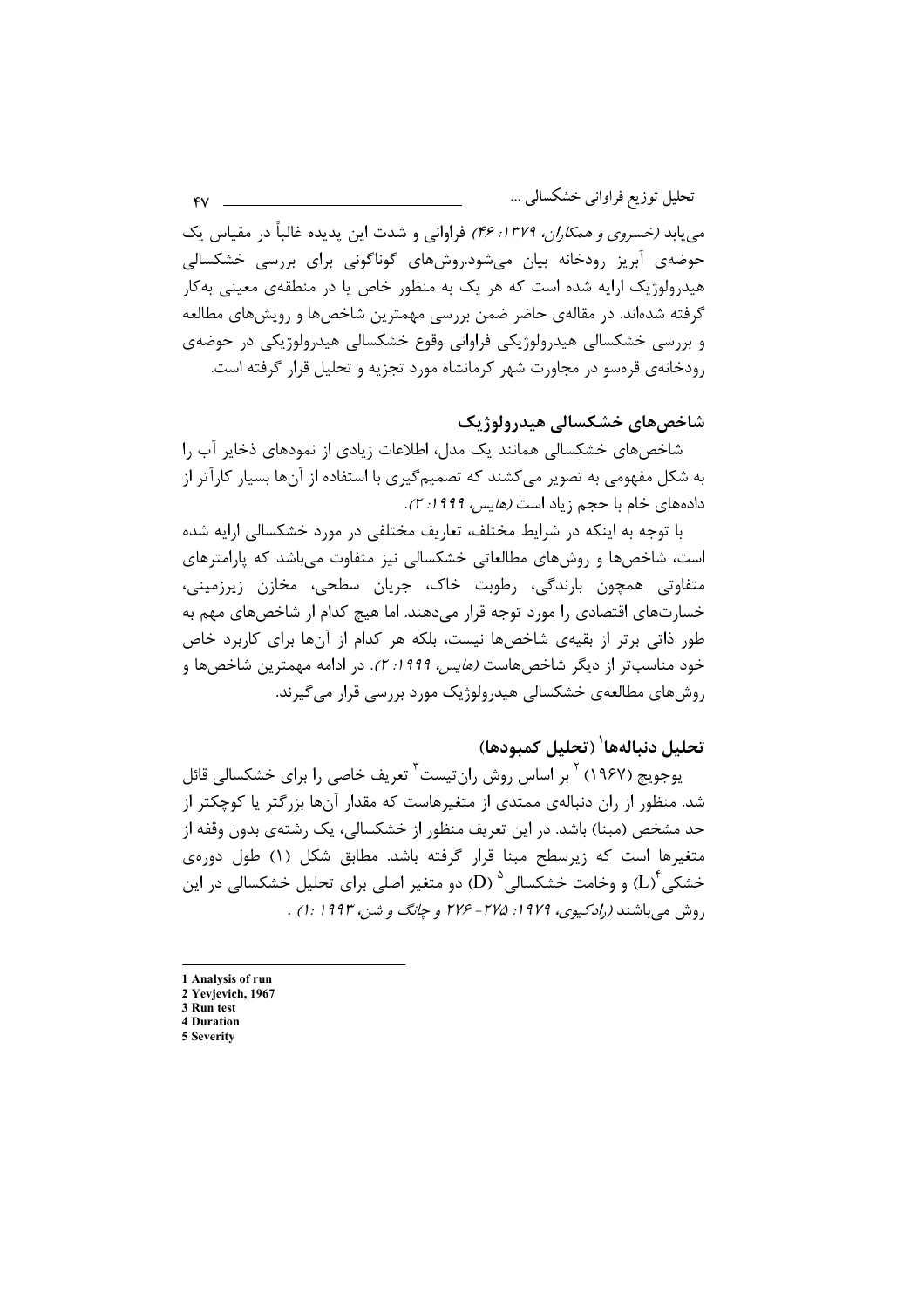- የለ مجله جغرافیا و توسعه، پاییز و زمستان ۱۳۸۲ سطح مبنا میتواند به عنوان سطح نیاز معرفی شود و معمولاً آن را شرایط نرمال در نظر میگیرند. تجزیه و تحلیل کمبودها، از متداولترین روشهای تعیین دورههای خشکسالی است. و این بدین جهت است که استفاده از این روش، دارای سادگی و عمومیت زیادی است *(علیزاده، ۱۳۶۸: ۸۵)* .



شکل ۱: خصوصیات خشکسالی بر اساس روش ران تست

بهازاي سطح مبناي معين، هم طول دورەي خشكسالي (L) و هموخامت خشكسالي (D) از توزیع تصافی احتمالات پیروی میکنند *(علیزاده، ۱۳۶۸: ۵۲).* در استفاده از تئوری دنبالهها اغلب عدم کفایت تعداد دادههای در دسترس مشکل;ا است. این مشکل ناشی از آن است که معمولاً در طول سری آماری موجود تعداد کمی واقعهی خشکسالی پایین تر از تراز مبنا وجود دارد. تحلیل بر مبنای دادههای با تعداد ناکافی موجب سطح ریسک بالای شکست طرح میشود *(چانگ و شن، ۱۹۹۳: ۲)*. در مقابله با این مشکل اغلب با توجه به همبستگی داخلی سریهای آماری جریان رودخانه، با استفاده از روشهای تولید مصنوعی داده، اقدام به تولید سریهای مصنوعی جریان میشود. سپس با استخراج متغیرهای مدت و وخامت هر واقعهی خشکسالی، به تحلیل فراوانی و پیشبینی خشکسالی برای دوره بازگشتهای مختلف پرداخته می شود.

شاخصهاي جريان حداقل`

معمولاً از جریان کم رودخانهها به خشکسالی هیدرولوژیک تعبیر میشود. دانستن مشخصات جریان کم در تعیین کفایت جریان در آبراهه، در برآورد کردن حداقل جریان

1 Low flow indices

به نقل ازراد کیوی، ۱۹۷۹: ۲۷۵؛ نیکفال، ۱۳۸۰: ۸۳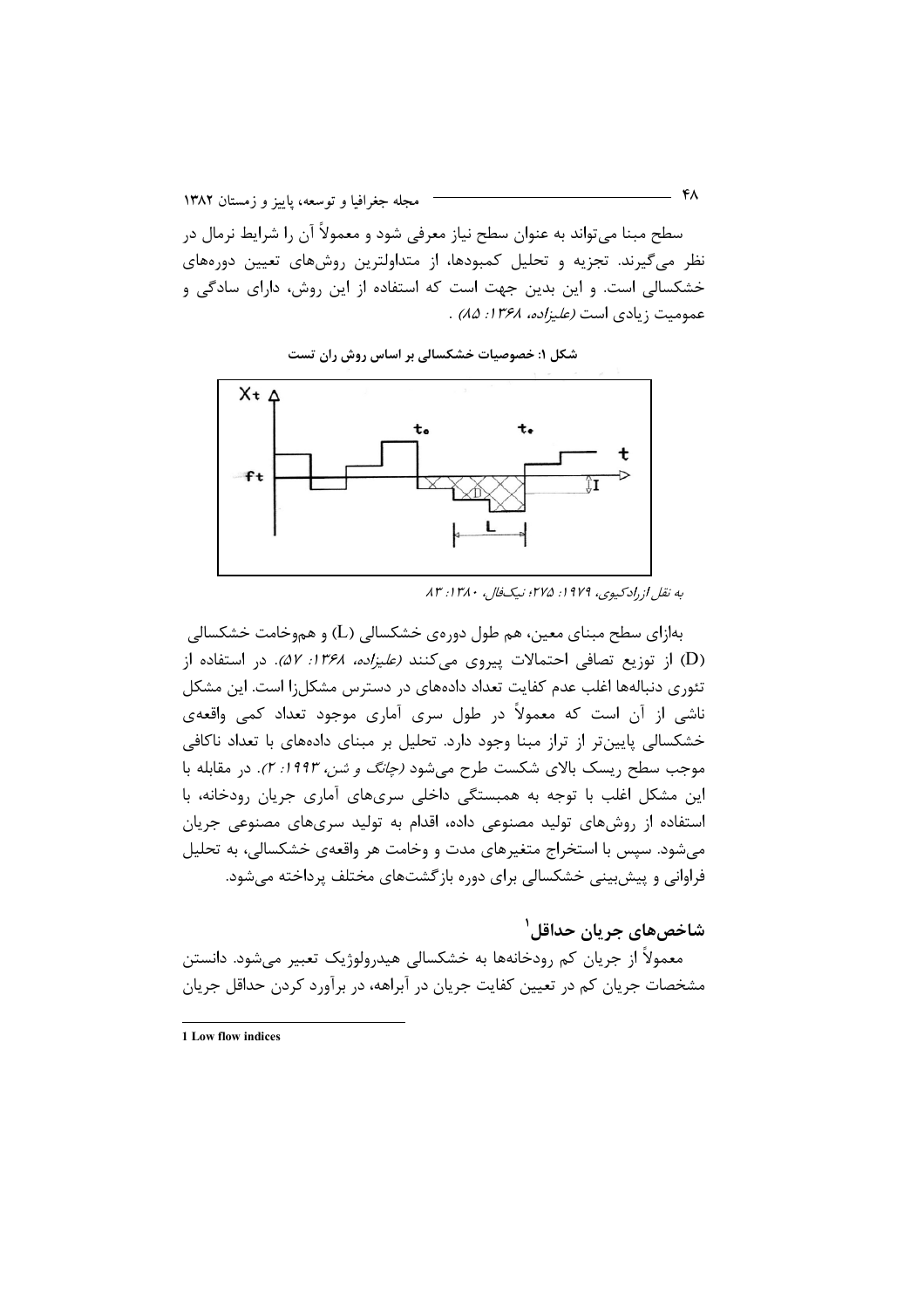تحلیل توزیع فراوانی خشکسالبی …  $FQ =$ برای دفع فاضلاب، آبرسانی شهری و صنعتی و حفظ شرایط مناسب، برای زندگی موجودات آبزی بسیار مهم است. از آنجا که اغلب همبستگی بین جریانهای حداقل روزانه، حداقل ماهانه و میانگین رواناب سال آبی خیلی کم است *(فرجزاده، ۱۳۷۴: ۴۴)*؛ با استفاده از دادههای پیوسته جریان، می توان ویژگیهایی از جریان کمینه را به عنوان شاخصهای جریان حداقل انتخاب کرده که به چند مورد آن در زیر اشاره می شود:

– شاخصهایی که از منحنی تداوم جریان<sup>۱</sup> به دست مے آیند

با استفاده از سری دادههای جریان یک رودخانه، می توان منحنی تداوم جریان را رسم نمود. در این روش، با دستهبندی محدودههایی از مقادیر جریان، یک منحنی فراوانی وقوع دستهها، مانند شکل (۲) به دست میآید. به کمک این منحنی میتوان شاخصهایی را برای کمبود جریان انتخاب نمود *(شو، ۱۹۹۴: ۳۱۳).* 

براون و گوستارد (۱۹۷۷) با استفاده از منحنی تداوم جریان، مقدار جریانی را که بیش از ۹۵ درصد از اوقات،جریان بیش از آن باشد، به صورت شاخص  $Q_{95\%}$  به عنوان معیاری برای ارزیابی شدت کمآبی، ارایه کردند. معمولاً برای مقایسه شدتکمآبی جريان بين سطوح حوضهها،از نسبت مقادير‰Q به سطوح حوضهي آبخير مربوطه بعنی $\frac{\mathrm{Q}_{95\%}}{\Lambda}$  به عنوان ارتفاع رواناب در سطح حوضه بر حسب میلیمتر در روز (A) استفاده می شود.

این شاخصها توالی جریان حداقل را نشان نمیدهند. به منظور بررسی مقدار و توالي جريان حداقل، مي توان ازشاخصهاي «سرىهاي جريان حداقل ساليانه» استفاده ک د.

- شاخصهای « سریهای جریان حداقل سالیانه»<sup>۲</sup>

این شاخصها به صورت حداقل جریان متوسط روزانه در طول یک سال و یا كمترين جريان متوسط در چند روز پياپي از قبيل ٧، ٢٥، ٣٠، ٤٠ و … روز در طول یکسال تعریف می شوند. یعنی جریان کم d روزه ( با تداوم d روزه) در یکسال، کمترین مقدار میانگینهای متحرک  ${\rm d}$  روزهی جریانهای روزانه در آن سال است (اسلاميان و همكاران، ١٣٧٩: ٣٨٣).

ماتالاس (۱۹۶۳) جریانهای حداقل سالیانهی گزیدهای از رودخانههای بخشهایی از آمریکا ۱٫ مورد تحلیل فراوانی قرار داد. وی نتیجه گرفت برای این گونه دادهها که

1 Flow duration curve

<sup>2</sup> Annual minimum Series of Low Flows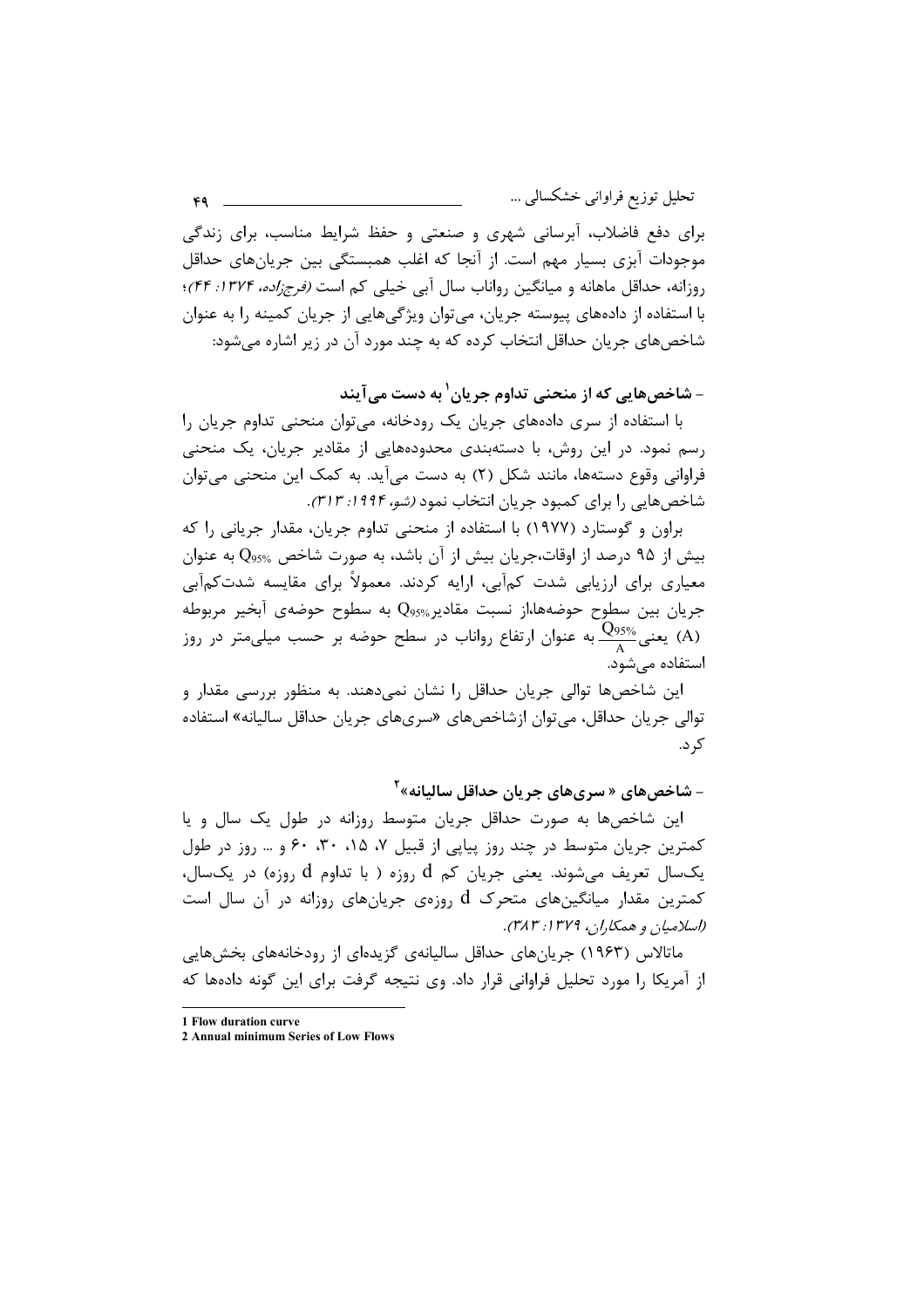$\Delta \cdot$ مجله جغرافيا وتوسعه، پاييز و زمستان ١٣٨٢ دارای شرایط حد پایین مساوی یا بزرگتر از صفر بوده و منحنی آنها دارای چولگی است، توزیع حد نوع سوم، یکی از مناسبترین توزیعهاست *(شو، ۱۹۹۴: ۳۱۴)* .

نیکس و کوندی (۱۹۷۵) با بررسی جریانهای حداقل ۷ روزه در ۳۸ ایستگاه کانادا، توزيع حد نوع سوم را به عنوان بهترين توزيع معرفي نمودند *(وفاخواه، ١٣٧٧: ۴٣)* .

در انگلستان پس از رویداد خشکسالی ۱۹۷۵-۱۹۷۶، در مطالعهای که بر روی جریانهای حداقل ۳۰ روزه انجام گرفت، بهترین توزیع را، توزیع لوگ نرمال معرفی نمودند *(وفاخواه، ١٣٧٧: ١٢٨)* .

اسلامیان و همکاران (١٣٧٩: ٢٨٩) با مطالعه بر روی جریانهای حداقل با تداومهای ۰۷ ۰۱۵ ۰۲۰ . ۶۰ روزهی تعدادی از ایستگاههای حوضهی آبریز مازندران، توزیع لوگ پیرسون تیپ سوم را به عنوان بهترین توزیع جریانهای کم منطقهی مربوطه معرفی کړ دند.



شکل ۲: نمونهای از منحنی تداوم جریان

#### حوضهي مورد مطالعه

قرهسو رودخانهای در غرب کشور اشت که از کوههای زاگرس سرچشمه میگیرد و یکی از سرشاخههای مهم رودخانهی کرخه میباشد. شهرستان کرمانشاه مرکز استان کرمانشاه، در کنار رودخانهی قرمسو واقع شده است. تمام مسیر انتخاب شده رودخانه در این بررسی در داخل استان قرار دارد (شکل ۳). این رودخانه، رودخانهای دائمی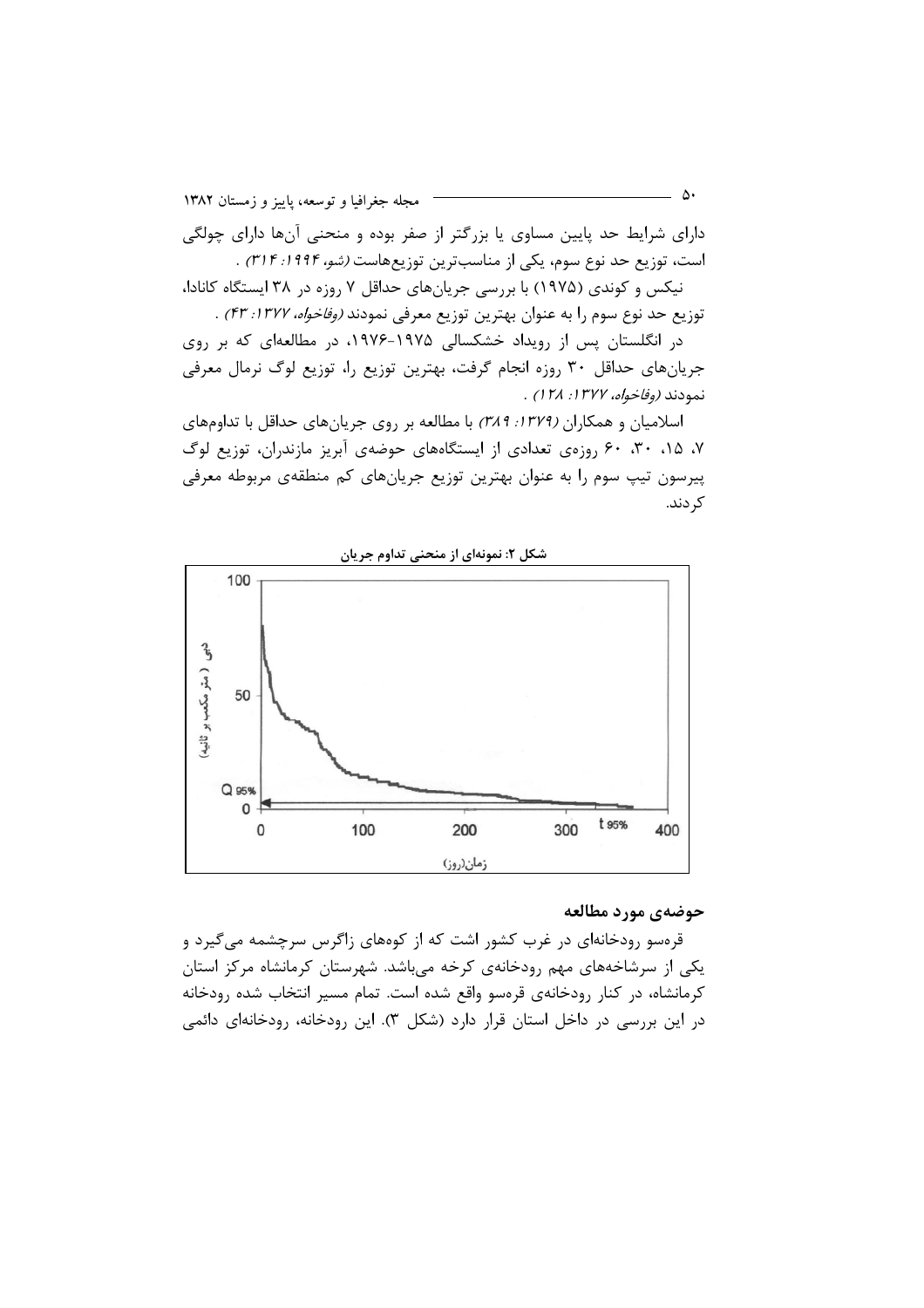تحلیل توزیع فراوانی خشکسالی … ۵۱ است که سهم عمدهای را در تأمین نیازهای آبی و دفع فاضلاب مناطق مجاور خود ایفا میکند معمولاً آبگیری از این رودخانه، مستقیماً از جریان رودخانه صورت میگیرد و در آن از مخزن به منظور ذخیرهسازی آب برای ماههای کم آبی، استفاده نمیشود. لذا در برنامهریزی استفاده از آب این رودخانه، و همچنین ایجاد طرحهای آبی، مطالعهی مقادیر حداقل جریان سالیانه، از اهمیت ویژهای برخوردار است.

شکل ۳: موقعیت جغرافیایی حوضهی رودخانهی قرهسو در محل ایستگاههای مورد مطالعه



روش تحقيق

اگرچه در میان شاخصهای تحلیل جریان، روش تحلیل دنبالهها برای برنامهریزی ذخیرهسازی آورد رودخانه، مناسب است ولی چون در رودخانه قرهسو در استان کرمانشاه، از مخزن برای ذخیرهسازی، استفاده نمیشود، بنابراین مطالعات خشکسالی این رودخانه، بر روی جریانهای حداقل متمرکز می شود. به همین منظور در این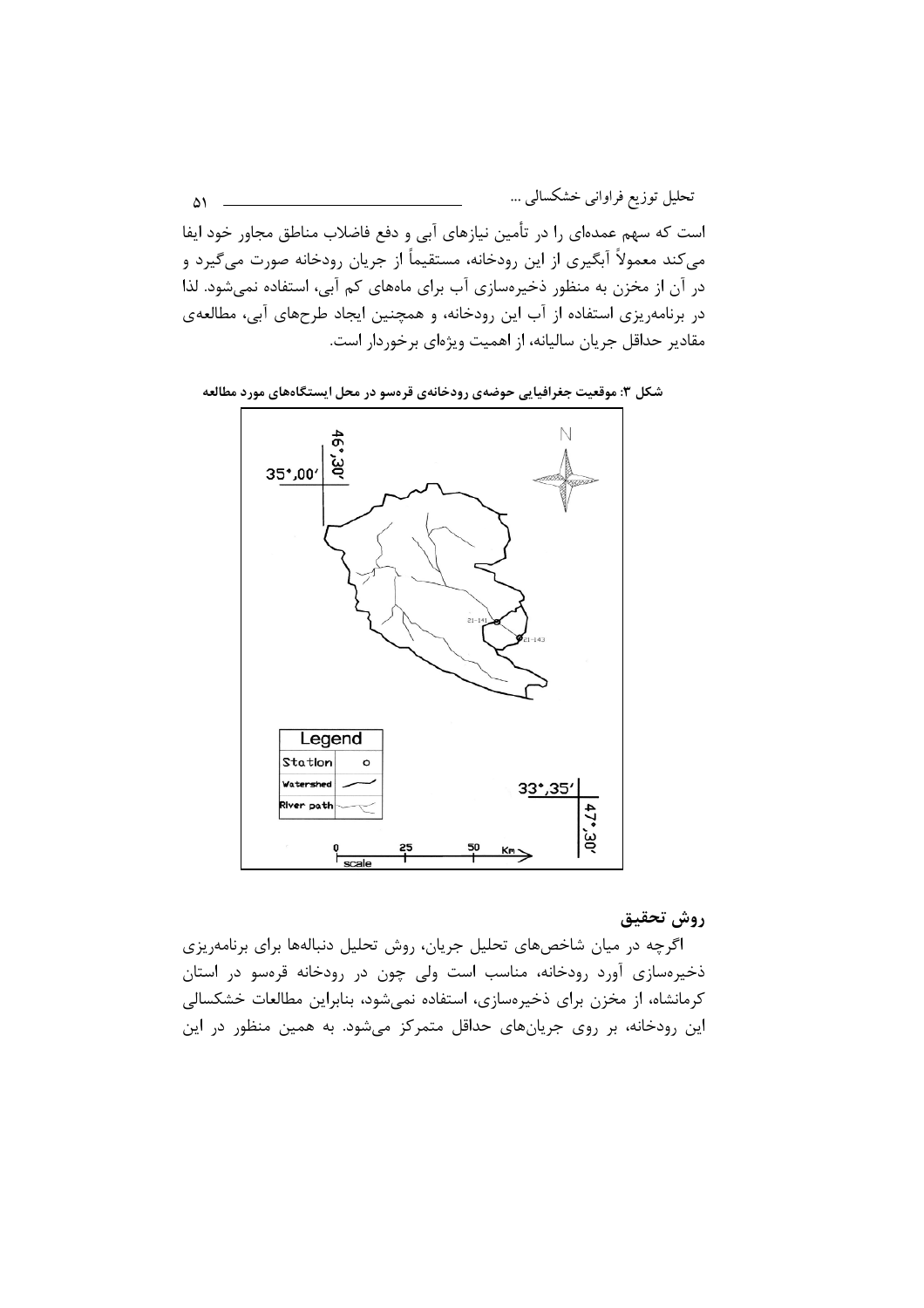بررسی، شاخصهای سری جریان حداقل سالیانه مورد استفاده قرار گرفته است تا در دورههای بازگشت مورد نظر، مقادیر جریان حداقل در تداومهای مختلف، پیشبینی شود. آمار جریان مورد استفاده در این تحقیق از مرکز تحقیقات منابع آب وزارت نیرو اخذ شده است. آمار جریان حداقل رودخانهی قرمسو در محل ایستگاه ده کهنه (با کد ۱۴۱-۲۱) در مجاورت شهر کرمانشاه برای یک دوره آماری ۴۳ ساله (۱۳۱۷-۱۳۳۵) از مرکز تحقیقات منابع آب وزارت نیرو اخذ گردید. همچنین به منظور تکمیل نواقص آمار این ایستگاه، اطمینان از صحت آمار و انتخاب توزیع بهینه، از آمار ایستگاه قورباغستان (با کد ۱۴۳–۲۱) نیز در طول دوروی آماری مشابه استفاده شده است (جدول ۱).

برای استخراج آمار جریانهای حداقل، از آمار سال تقویمی استفاده شده است. زیرا مقادیر حداقل جریان اغلب در اواخر تابستان و اوایل پاییز اتفاق میافتد و قطع یکسال در این زمان (مطابق سال آبی)، ممکن است موجب خطا در برآورد حداقل میانگین متحرکهای جریان شود. با استفاده از آمارهای مذکور، مقادیر حداقل جریان یک روزه و حداقل میانگین متحرکهای ۷، ۱۵ و ۳۰ روزه از هر سال محاسبه گردید.

| کد ایستگاه | نام ایستگاه | طول جغرافيايي<br>ایستگاه | عرض جغرافيايي<br>اىستگاە                        | ارتفاع از سطح<br>در یا (متر) |
|------------|-------------|--------------------------|-------------------------------------------------|------------------------------|
| $51 - 151$ | دەكھنە      | $fV - \lambda$           | $\mathsf{r} \mathsf{r} - \mathsf{r} \mathsf{r}$ | ۱۲۶۰                         |
| $Y1-155$   | قورباغستان  | $fV-\Delta$              | $\mathbf{r} \mathbf{r} - \mathbf{r}$            | ۱۲۳۰                         |

جدول ۱: مشخصات ایستگاههای مورد مطالعه

پس از انتخاب طول دورهی آماری مشترک پایه، به منظور بازسازی نواقص آماری، از روش همبستگی بین دو ایستگاه استفاده شده است. سپس مقادیر جریانهای حداقل با تداومهای مختلف از آمار روزانهی جریان استخراج و توزیعهای زمانی و ویژگیهای آماری سریهای جریانهای حداقل بررسی شده است. با توجه به سوابق مطالعاتی شاخصهای «سریهای جریان حداقل سالیانه»، توابع توزیع نرمال، لوگ نرمال و دو پارامتری، لوگ نرمال سه پارامتری، پیرسون نوع سوم، لوگ پیرسون نوع سوم و گامبل، جهت آزمون نکویی بر ارزش، انتخاب شدهاند. به این منظور برای مقایسهی توزیعها و انتخاب توزیع بهینه، از روشهای حداقل مربعات، همبستگی و گرافیکی استفاده شده است. در این روش پیشامدهای ثبت شده با احتمال تجربی آنها از رابطهی ویبول محاسبه شده و با پیشامدهای محاسبه شده از توزیع مورد آزمون، با همان احتمال مقایسه شده است. سپس با بهکارگیری بهترین توزیع احتمالاتی منطقهای برای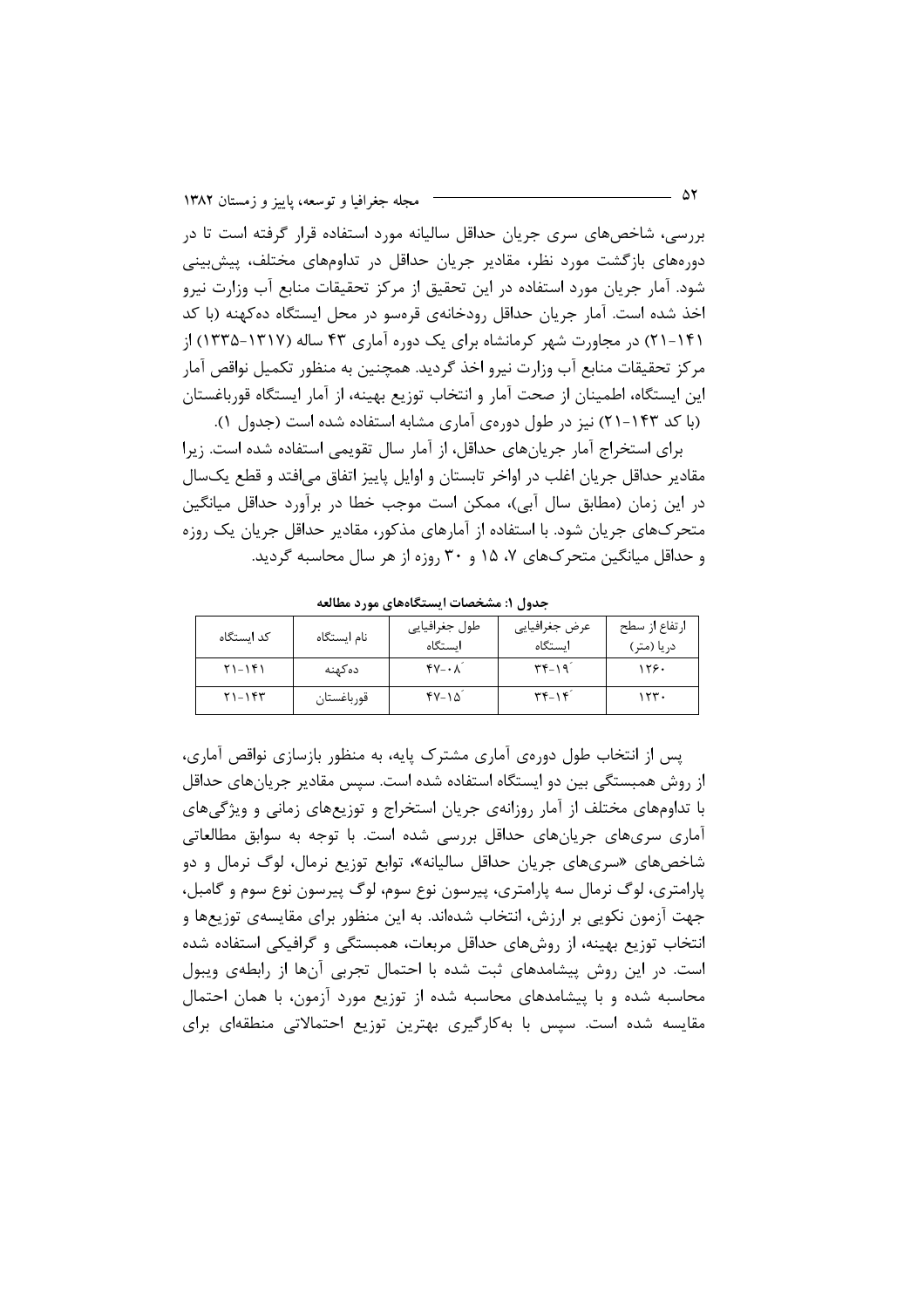تحلیل توزیع فراوانی خشکسالی …  $\Delta r =$ شاخصهای «سریهای جریان حداقل سالیانه» مقادیر این شاخصها با تداومهای ۱، ۰۷ ۱۵ و ۳۰ روزه در سطح اطمینان ۹۵٪ برای دوره بازگشتهای ۲، ۵، ۱۰، ۲۰، ۵۰ و ۱۰۰ سال در محل ایستگاههای مورد مطالعه، پیش بینی شده است.

## نتايج تحقيق

ویژگیهای آماری جریانهای حداقل

ویژگیهای آماری جریانهای حداقل دو ایستگاه مورد مطالعه برای طول آماری معادل ۴۳ سال (۱۳۷۷-۱۳۴۳) در جدول (۲) آمده است. همانگونه که ملاحظه میشود هیچگونه روند تغییرات سینماتیکی در این دادهها دیده نمیشود که مؤید بر همگن و تصادفی بودن دادههاست.

جدول ۲: ویژگیهای آماری جریانهای حداقل (متر مکعب بر ثانیه) در تداومهای مختلف در ایستگاههای دهکهنه و قورباغستان

|             | قورباغستان |      |           |               | دەكھنە |      |      |       |
|-------------|------------|------|-----------|---------------|--------|------|------|-------|
| تداوم(روز)  |            |      | ۱۵        | ٣٠            |        |      | ۱۵   | ٣.    |
| ميانگين     | ۳.۳۲       | ۴٫۴۶ | ۹۵۹ م     | ۷۳م ۳         | ۹۴,۲   | ۲۹۱۶ | ۲٫۲۷ | ۲٫۴۵  |
| انحرافمعيار | ۹۶م ۱      | ۱۹۵۵ | $Y_{0}$ . | ۰۵ که ۲       | ۲٫۲۳   | ۲٫۲۷ | ۲٫۳۴ | ۶۳م ۲ |
| چولگى       | ۰ ۰ ۱      | ۱۹۰۶ | ۰ ۰و ۱    | $PA_{\rho}$ . | ۲۷م ۱  | ۱٫۱۳ | ۱۵۱۲ | ۱۵۵ ( |

#### توزیع آماری مناسب

نتايج برازش نكويي توزيعهاي مختلف بر دادههاي جريان حداقل مطابق جدول (٣) که با روشهای حداقل مربعات، همبستگی و گرافیکی بررسی شده، نشان میدهد که بهترین توزیع برای این نوع دادهها در ایستگاههای مورد مطالعه، توزیع لوگ پیرسون نوع سوم است.

جدول ۳: مقایسه نتایج برازش توزیعهای مختلف بر دادههای

شاخص خشكسالى حداقل جريان

| عنوان توزيع                | رتبەي توزيع |
|----------------------------|-------------|
| توزيع لوگ پيرسون نوع       |             |
| توزيع پيرسون نوع           |             |
| گامای دو پارامتری          |             |
| توزیع لوگ نرمال ۲ پارامتری |             |
| توزیع لوگ نرمال ۳ پارامتری | Λ           |
| توزيع گامبل                |             |
| توزیع نرمال                |             |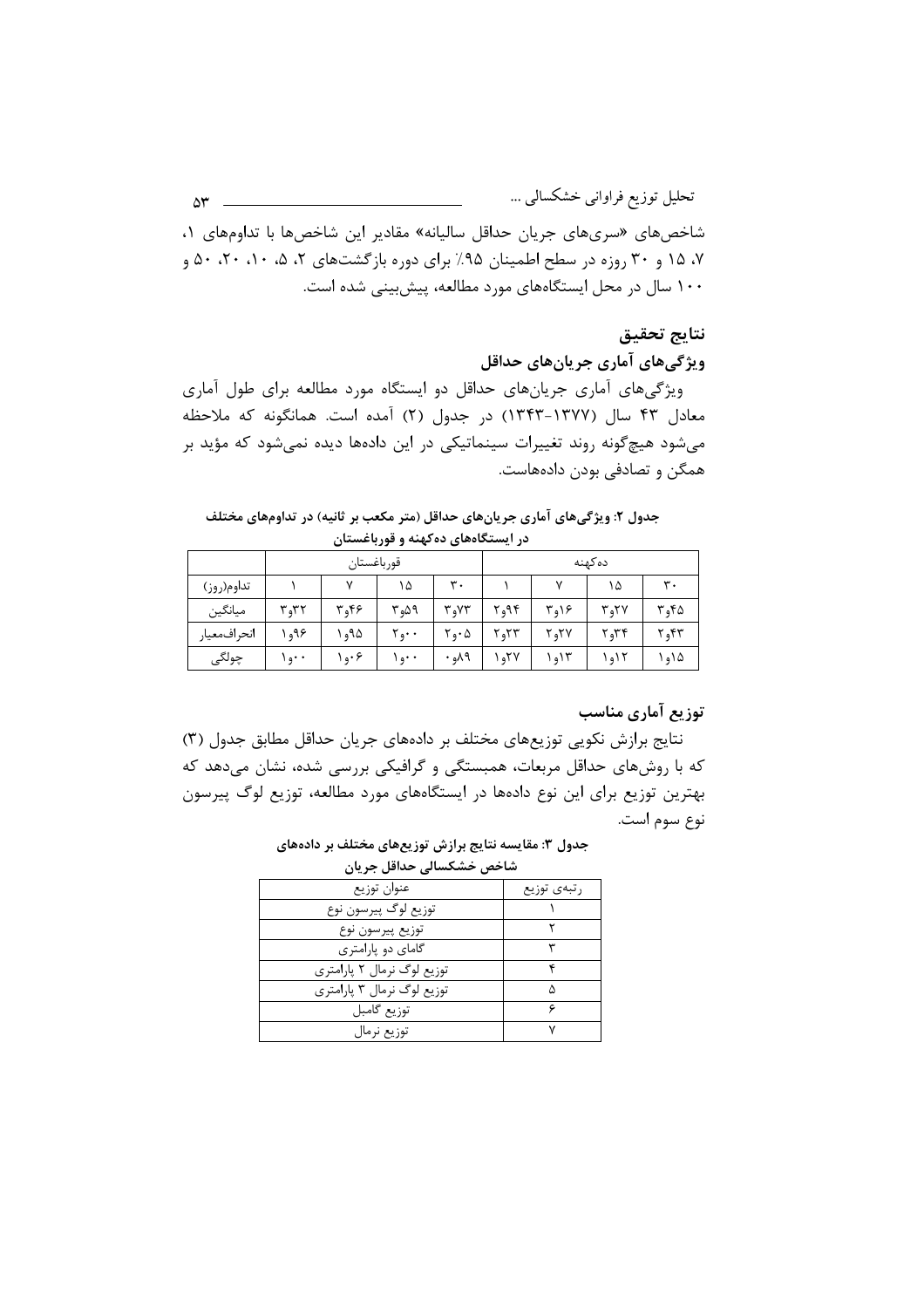**پیشبیی خشکسالی خشکسالی هیدرولوژیک در رودخانهی قرهسو** 

با استفاده از توزیع لوگ پیرسون نوع سوم، مقادیر «سریهای حداقل جریان سالیانه» با تداومهای ۱، ۷، ۱۵ و ۳۰ روزه در سطح اطمینان ۹۵٪ برای دورهی بازگشتهای ۲، ۵۰، ۲۰،۵۰ و ۱۰۰ سال در محل ایستگاههای مورد مطالعه، پیش بینی شده است. نتایج این پیش بینی با حدود اطمینان ۹۵٪ در جدول (۴) ارایه شده است.

|                         |             | ايستگاه قورباغستان        |                                 |                                 |                                 | ایستگاه ده کهنه                 |                                  |                                            |                                 |
|-------------------------|-------------|---------------------------|---------------------------------|---------------------------------|---------------------------------|---------------------------------|----------------------------------|--------------------------------------------|---------------------------------|
| دورەي<br>بازگشت         | تداوم       | $\lambda$                 | Y                               | ١۵                              | $\mathbf{r}$ .                  | $\lambda$                       | $\mathsf{V}$                     | ١۵                                         | $\mathbf{r}$ .                  |
|                         | X-ST        | $\ddotsc$                 | $\mathsf{Y}\mathsf{L}\cdot$     | $\lambda$ /, $\cdot$            | $\cdot 7.$                      | $\ddotsc$                       | $\ddotsc$                        | $\ddotsc$                                  | $\ddotsc$                       |
|                         | X           | $\cdot$ . $\Delta\lambda$ | $\cdot \gamma$ .                | $\cdot$ . $\vee\curlyvee$       | $\cdot$ . $\vee \vartriangle$   | $\cdot$ .                       | $\cdot$ , $\uparrow\uparrow$     | .50                                        | $\cdot \Delta \Upsilon$         |
| $\mathcal{L}$ .         | $X+tSt$     | 95.                       | $\lambda \cdot \lambda$         | 1.15                            | 1.1Y                            | .84                             | .99                              | $\cdot$ . $\vee\tau$                       | $\cdot \Lambda r$               |
|                         | <b>St</b>   | $\wedge$ /, $\cdot$       | .19                             | $\cdot 7 \cdot$                 | $\cdot 7$                       | .11                             | .14                              | .15                                        | .10                             |
|                         | X-t*St      | $r_0.$                    | $r\tau$ .                       | $P\mathcal{T}_2$ .              | $\lambda \Upsilon \cdot$        | $\cdot$ $\uparrow$ $\sim$       | 77.                              | 77.                                        | $\mathsf{y}\mathsf{y}$ .        |
|                         | $\mathbf X$ | $\cdot$ . $\vee$ $\wedge$ | $\cdot$ . $\vee$ $\vee$         | $\cdot$ . $\vee$ $\wedge$       | $\cdot$ . $\vee$ $\wedge$       | $\cdot \sqrt{1}$                | $\cdot$ . $\vee$ $\wedge$        | $\cdot$ . $\vee$ $\vee$                    | $\cdot$ . $\vee$ )              |
| $\Delta$ .              | X+t*St      | ۱،۰۶                      | $\mathcal{N} \cdot \mathcal{N}$ | $\mathcal{N} \cdot \mathcal{N}$ | $\mathcal{N} \cdot \mathcal{N}$ | $\mathcal{L} \cdot \mathcal{L}$ | $\mathcal{N} \cdot \mathcal{N}$  | $\mathcal{N} \cdot \mathcal{N}$            | $\mathcal{N} \cdot \mathcal{A}$ |
|                         | <b>St</b>   | $\lambda$ / $\cdot$       | .19                             | .19                             | $\mathsf{Y}$                    | $\lambda/\lambda$               | .19                              | $\cdot \Lambda$                            | $\cdot \cdot \cdot$             |
| $\mathsf{r}\cdot$       | X-t*St      | .8.                       | YY.                             | $\cdot$ . $\vee$                | $\lambda$ Y $\lambda$           | $\cdot$ . $\uparrow$ $\wedge$   | FF.                              | .89.                                       | $\cdot \Delta f$                |
|                         | X           | .40                       | $\setminus \setminus \cdot$     | 1.19                            | 1.19                            | .89                             | $\cdot$ . $\vee\vee$             | $\cdot$ . $\vee\circ$                      | $\cdot$ $\land \Diamond$        |
|                         | $X+t*St$    | $\mathcal{N}$             | 1.15                            | $\Lambda \Delta \tau$           | ۰۶،                             | .91                             | $\mathcal{L}$ .                  | $\mathcal{L} \cdot \mathcal{L}$            | 1.1Y                            |
|                         | St          | $\lambda/\lambda$         | $P_{1}$ .                       | $\cdot 7 \cdot$                 | $\cdot$ . $\uparrow$ )          | .15                             | .14                              | .10                                        | .19                             |
| $\mathcal{L}$<br>۵<br>٢ | $X-t*St$    | $\cdot \lambda \vee$      | $\mathcal{M}$                   | $\mathcal{L} \cdot \mathcal{F}$ | $\setminus \setminus \cdot$     | $\cdot$ .                       | $\cdot \, \mathcal{S} \, \Delta$ | ٠،۶۸                                       | $\lambda\gamma$ .               |
|                         | X           | 1.77                      | $P T.$ (                        | ۱،۴۴                            | ۱،۵۱                            | $\cdot \lambda$ ۶               | .90                              | P.P.                                       | 1.11                            |
|                         | $X+t*St$    | ۵۵۹،                      | Y.                              | $\Lambda \Lambda$ ۳             | 1.97                            | 1.17                            | 1.70                             | $\upharpoonright \uparrow \upharpoonright$ | 1.57                            |
|                         | <b>St</b>   | $\lambda$ / $\cdot$       | $P \sim$                        | $\cdot 7 \cdot$                 | $\cdot 7.$                      | .15                             | .10                              | $\cdot$ $\cdot$ $\cdot$                    | .1V                             |
|                         | $X-t*St$    | $V \uparrow$              | 77.1                            | ۱،۴۹                            | ۱،۵۶                            | ۰٬۸۶                            | $\cdot$ .9 $\vee$                | $\mathcal{N} \cdot \mathcal{N}$            | 1.15                            |
|                         | X           | ۶۶ ۱                      | 7 <sub>A</sub>                  | 1.9.                            | ۱،۹۹                            | 1.19                            | 1.57                             | $\lambda \tau \lambda$                     | ۱،۵۱                            |
|                         | X+t*St      | ۲،۰۶                      | 77.7                            | 7.77                            | ۲،۴۳                            | $\Lambda$                       | ۱،۶۸                             | 1.90                                       | P A.                            |
|                         | <b>St</b>   | $\cdot 7 \cdot$           | $\mathbf{y} \cdot \mathbf{y}$   | $\sqrt{7}$                      | .77.                            | .19                             | $\lambda$ / $\cdot$              | .19                                        | .19                             |
|                         | X-t*St      | $\lambda$ 7.              | ۲.۴۵                            | 6.00                            | ۲،۶۷                            | ۱،۶۸                            | ۱،۸۸                             | 1.90                                       | 7.11                            |
|                         | X           | ۲،۸۶                      | $\tau$ . $\tau$                 | ۳،۱۵                            | ۳،۲۹                            | ٢.٢٣                            | ۲،۴۸                             | $Y \triangle V$                            | <b>7.YF</b>                     |
|                         | X+t*St      | ۳.۴۵                      | ۶۰. ۳                           | ۳،۷۴                            | ۳،۹۱                            | <b>XY.7</b>                     | $\mathbf{r}\cdot\mathbf{v}$      | ۰۱۸ ۲،                                     | $Y^{\star}Y$                    |
|                         | <b>St</b>   | $\cdot$ 7.                | .79                             | $\iota \, \tau \, \cdot$        | $\mathbf{r}$                    | $\lambda\, \gamma$ .            | $\cdot$ , $\uparrow$ .           | $\cdot \tau \wedge$                        | $\cdot$ ، ۳۲                    |

جدول ۴: نتایج پیشبینی خشکسالی هیدرولوژیک در رودخانهی قرەسو در محل ایستگاههای **11-1۴۱ و ۱۴۳-۲۱ در سطح اط**مینان ۹۵٪ با استفاده از شاخصهای سریهای حداقل جریان سالانه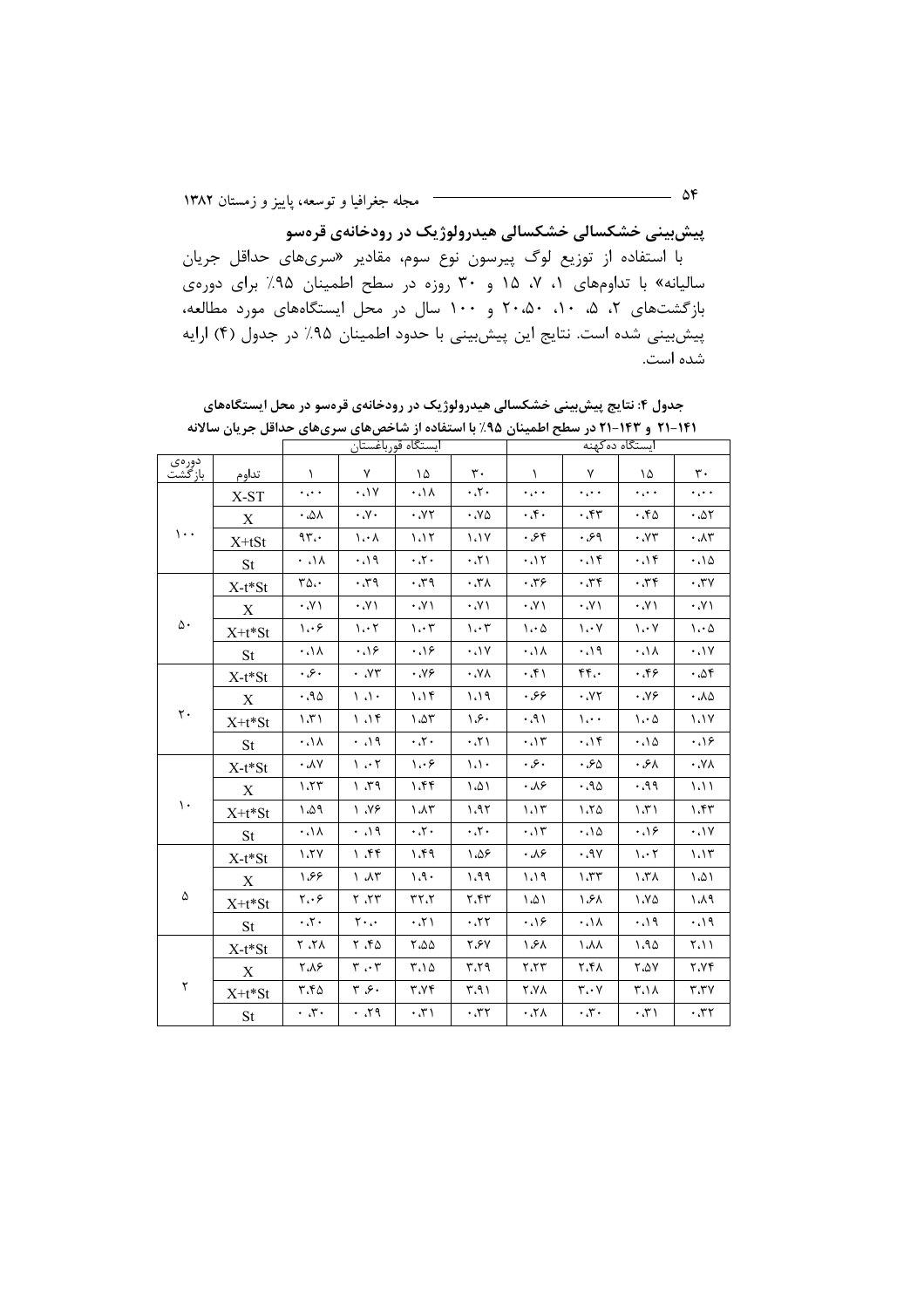#### نتيجەگيرى

این بررسی نشان میدهد که میانگین ۴۳ سالهی مقدار جریان حداقل روزانهی قرهسو در ایستگاه دهکهنه در داخل محدودهی شهرستان کرمانشاه حدود ۲/۲۳ متر مکعب در ثانیه می باشد. مقادیر مشابه حداقل جریان برای تداومهای ۲۰، ۱۵، ۲۰، روزه نیز به ترتیب ۲/۴۸، ۲/۵۷، ۲/۷۴ متر مکعب در ثانیه برآورد شده است.

همان گونه که ملاحظه مے شود مقادیر حداقل جریان رودخانه بهعنوان شاخص بیان وقوع خشکسالي هيدرولوژيکي با کم شدن احتمال وقوع، کاهش مي يابد به گونهاي که برای دورهی بازگشت صد ساله مقدار آن برای تداومهای ۰، ۷، ۱۵،۳۰ روزه به ترتیب ۴۰،۰، ۴۵،۰، ۵۲، مترمکعب در ثانیه می رسد که تقریباً به یک پنجم مقادیر میانگین آنها می٫رسد. آنچه حائز اهمیت است عدم وجود اختلاف فاحش میان این مقادیر برای تداومهای مختلف میباشد و نشان میدهد که تداوم خشکسالی یک ماهه از نظر مقدار تفاوت چندانی با خشکسالی با تداوم یکروزه ندارد. بنابراین تأثیرپذیری فعالیتهای مختلف نظیر تأمین آب شهری، کشاورزی، منابع طبیعی و غیره نسبت به تداوم خشکسالی در بروز وخامت ناشی از آن مهم میباشد. از این رو اعمال مدیریت بحران و ریسک و طرح و اجرای برنامهها و عملیات سازگار با هر نوع فعالیت متناسب با مقدار و تداوم خشکسالی حائز اهمیت فراوان میباشد.

#### منابع و مآخذ

ا - اسلامیان، سیدسعید؛علیرضا زراعی و احمد ابریشمچی: پیش بینی خشکسالی هیدرولوژیک، اولین کنفرانس ملی بررسی راهکارهای مقابله با کمآبی و خشکسالی، دانشگاه شهید باهنر كرمان، ۱۳۷۹. ۲- براتیان، علی: طبقهبندی عوامل هواشناسی در تعیین وقوع خشکسالی با استفاده از مدل اسکالوگرام (مطالعه موردی ایستگاه همدان)، اولین کنفرانس ملی بررسی راهکارهای مقابله با کهآبی و خشکسالی، دانشگاه شهیدباهنر کرمان، ۱۳۷۹. ۳- خسروي، محمود؛ سهراب محمدنياقرايي، ناصر جاوداني؛ سهيلا جوانمرد؛ ليلي خزانهداري: بررسی شاخص های ارزیابی شدت خشکسالی و امکان سنجی کاربرد شاخص شدت خشکسالی پالمر در ایران، اولین کنفرانس بین المللی بررسی راهکارهای مقابله با کمآبی و خشکسالی، دانشگاه شهید باهنر کرمان.